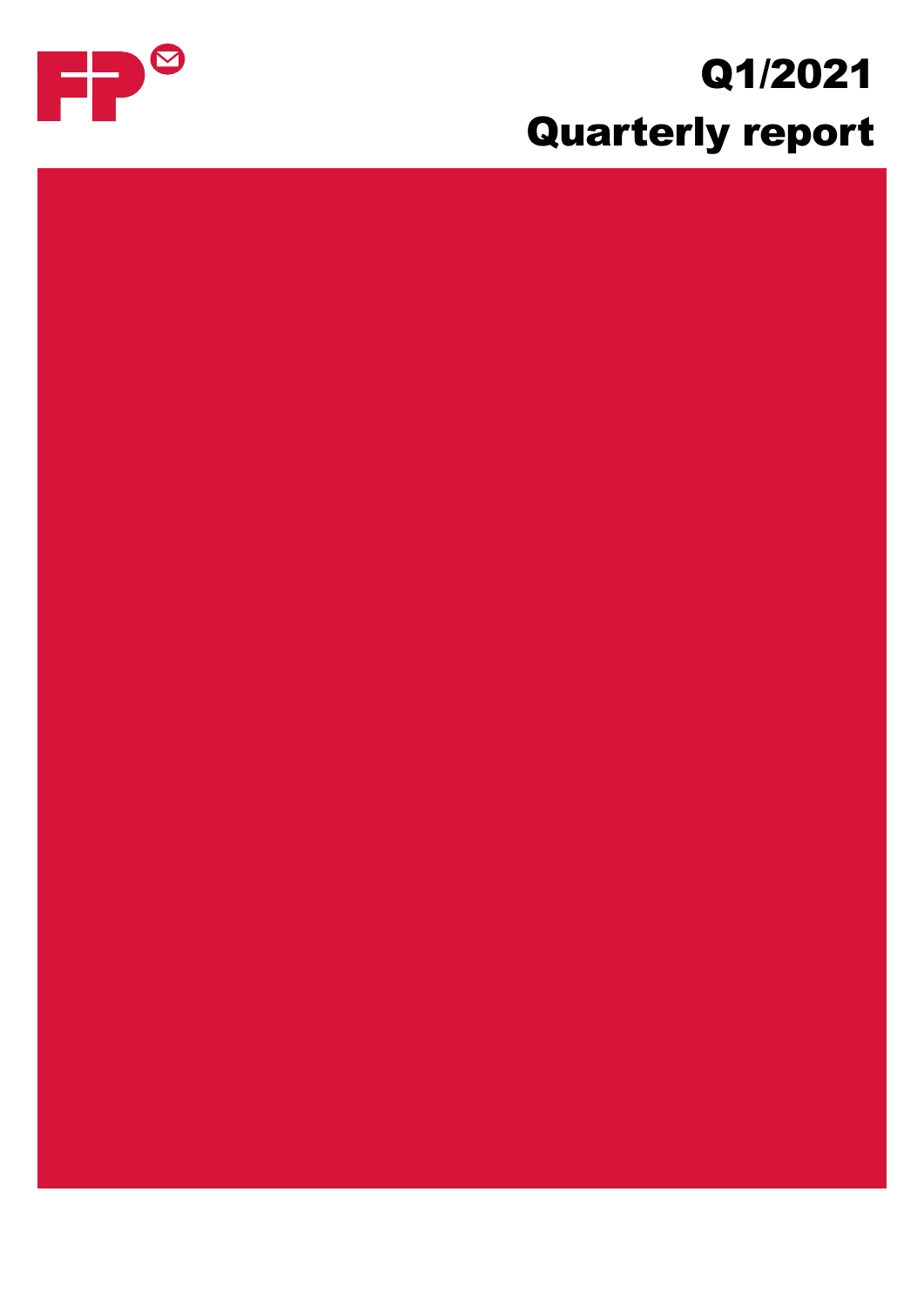# **Key figures**



### **GROUP KEY FIGURES (IN EUR THOUSAND)**

|                                         | 2020/Q1 | 2020/Q2 | 2020/Q3 | 2020/Q4   | 2021/01 |
|-----------------------------------------|---------|---------|---------|-----------|---------|
| Revenue                                 | 56,981  | 42,757  | 47,817  | 48,298    | 51,540  |
| <b>EBITDA</b>                           | 8,000   | 5,113   | 6,345   | $-11,506$ | 4,933   |
| as percentage of revenue                | 14.0    | 12.0    | 13.3    | $-23.8$   | 9.6     |
| Consolidated profit/loss                | 1,852   | $-83$   | 1,156   | $-18,917$ | 875     |
| as percentage of revenue                | 3.3     | NA      | 2.4     | <b>NA</b> | 1.7     |
| Equity                                  | 34,138  | 33,315  | 34,119  | 13,670    | 15,038  |
| as percentage of balance sheet<br>total | 17.4    | 17.9    | 18.5    | 7.9       | 8.8     |
| Net debt                                | 32,245  | 26,623  | 26,637  | 23,783    | 19,020  |
| as percentage of balance sheet<br>total | 94      | 80      | 78      | 174       | 126     |
| Share price end of period (EUR)         | 2.82    | 3.20    | 3.22    | 3.20      | 3.10    |
| Earnings per share (basic in EUR)       | 0.12    | $-0.01$ | 0.13    | $-1.18$   | 0.05    |
| Earnings per share (diluted in EUR)     | 0.12    | $-0.01$ | 0.13    | $-1.18$   | 0.05    |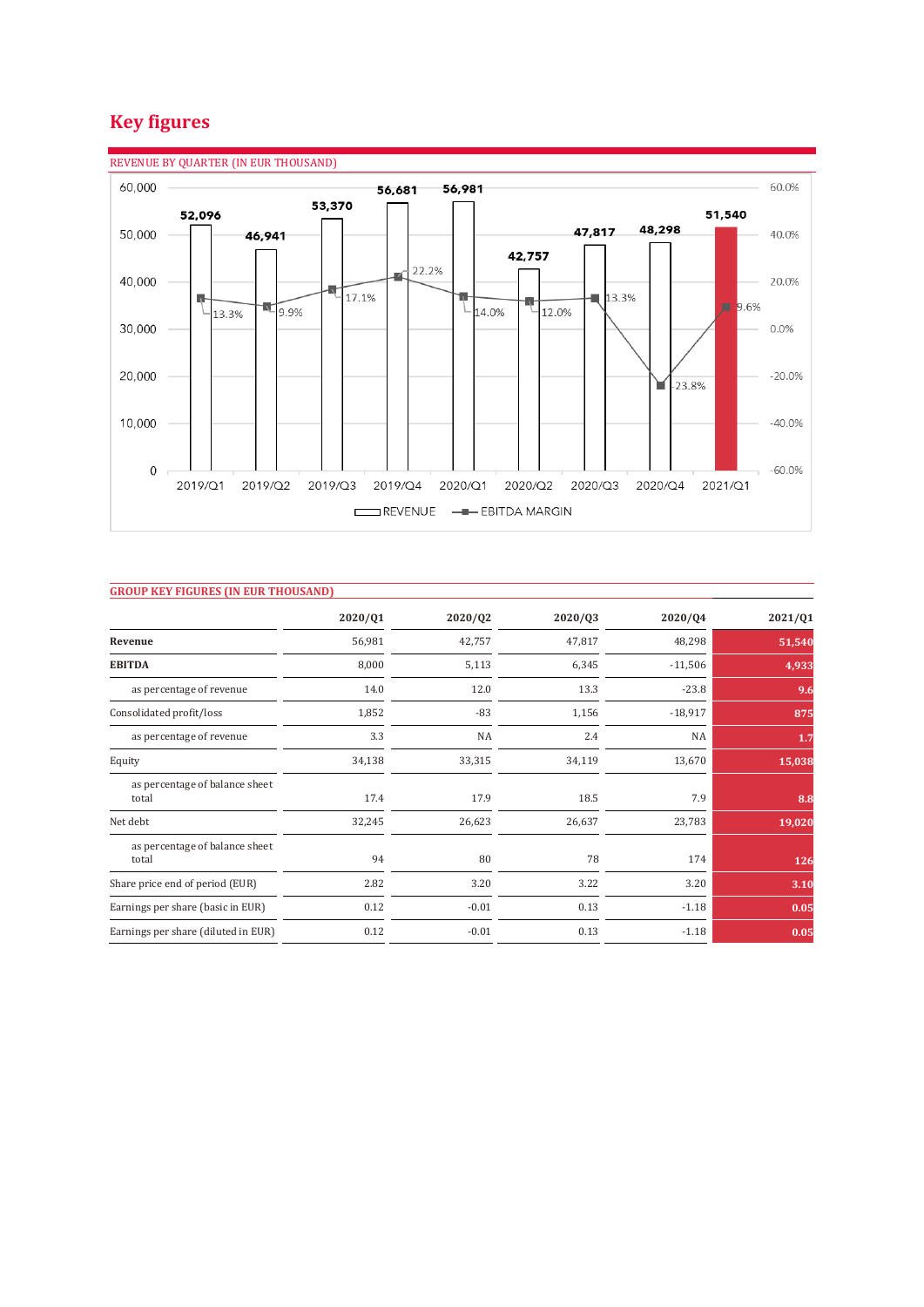# Solid first quarter despite pandemic situation – strong cash flow performance

Total revenue in the first three months of 2021 comes to EUR 51.5 million, compared with EUR 57.0 million in the same period of the previous year

Revenue in the Franking and Office Solutions business declines by 14.5% to EUR 30.2 million; FP benefits from recurring revenue in a challenging environment

Revenue in the Mail Services business declines slightly by 3.4% to EUR 16.6 million; consolidation of business mail remains stable

Revenue in the Software & BPA/IoT business increases by 6.3% to EUR 4.8 million with a continued focus on solutions with a clear customer value proposition

EBITDA amounts to EUR 4.9 million after EUR 8.0 million in the same period of the previous year; EBITDA margin reaches 9.6%

Free cash flow increases significantly to EUR 4.5 million, compared with EUR 0.0 million in the same quarter of the previous year

Forecast for 2021 confirmed: revenue of EUR 185 to 196 million and EBITDA of EUR 6 to 12 million (EBITDA margin of 3% to 6%)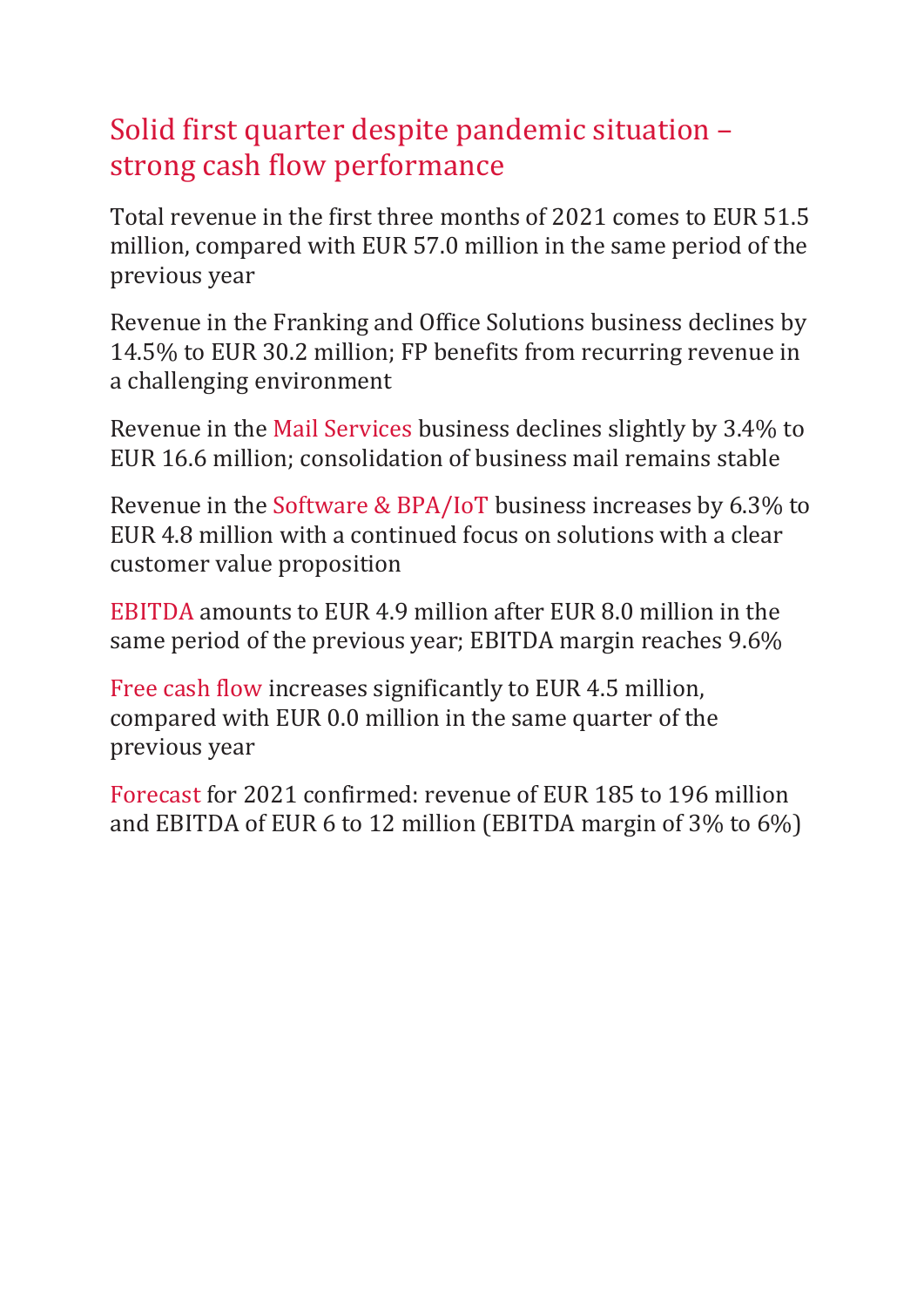# **Dear shareholders and business partners,**

The first quarter of fiscal year 2021 proceeded to our satisfaction. Although revenue declined by EUR 5.5 million to EUR 51.5 million, it should be noted that the first quarter of the previous year was still virtually unaffected by the coronavirus pandemic and was also better than average.

So it is all the more gratifying that FP successfully stabilised its profitability. The revenue decline and the lower own work capitalised had a negative effect, but EBITDA still came to EUR 4.9 million and the EBITDA margin to 9.6% after 14.0% in the same quarter of the previous year. This was assisted by the restructuring measures introduced, which have already had a positive effect of EUR 2.3 million. On this basis, a positive consolidated profit was reported (EUR 0.9 million).

Cash flow performed particularly positively. Cash flow from operating activities rose from EUR 4.7 million in the same quarter of the previous year to EUR 6.3 million. After lower investment, free cash flow amounted to EUR 4.5 million, compared with EUR 0.0 million in the same quarter of the previous year. Financial liabilities of EUR 6.9 million were thus repaid.

Although we are not dissatisfied with these figures, further measures are necessary. Firstly, the cost structure must be further adapted to the revenue volume. Secondly, business areas must be cultivated and expanded in order at least to compensate for the revenue decline in the Franking and Office Solutions business. We wish to report regularly on the measures introduced under our FUTURE@FP transformation programme and their progress.

Francotyp-Postalia generates nearly 60% of its revenue in the Franking and Office Solutions business. In the first quarter of 2021, this business declined by 14.5%. This was a drop of around EUR 5.0 million in a single quarter, and a lot of it may be attributable to the pandemic environment. Irrespective of the further course of the pandemic, however, it is essential to adjust the company's costs to this declining revenue volume. The franking machine business will be a vital mainstay for the Group for the foreseeable future, but it must become much more profitable.

At the end of last year, we therefore began talking to employee representatives with the aim of reducing the workforce in this business area. On the other hand, we will need additional committed and qualified staff in future growth areas who will assist the company on its journey to a successful future. They must therefore be prepared to support the transformation.

In the new growth areas, we are pursuing an extremely customer-centric approach to develop our solutions and bring them to market. This includes a precise

verification of the benefit for customers, as customers are only willing to pay for solutions that offer them tangible added value. In this process, we identify submarkets for our solutions that we intend to tap into. A successful example of this process has recently been announced: We identified tax consultants as the target market for our digital signature solution FP Sign, and we ultimately entered into a partnership with DATEV eG as the third-largest provider of business software in Germany and one of the major European IT service providers for tax consultants, auditors and lawyers. The tax consultants' clients can thus digitally sign documents such as tax consulting contracts, tax returns and annual statements at the push of a button. And in the first quarter of 2021, the revenue trend in the Software & BPA/IoT business is pointing in the right direction again for the first time in a while. We increased revenue slightly. This development is expected to continue.

There have been numerous training sessions and workshops in the past few months in order to take on existing products and develop them into customercentric solutions. In parallel, the structures of the company are being adapted to the new business models. For example, all digital activities will be bundled together in one business area in order very quickly to attain market-ready solutions, like at a startup. These solutions are to be scalable for small, medium-sized and large enterprises and complement our hardware business.

Reducing costs and tapping into new business areas – we have ambitious goals. We want to turn FP into an international technology company and thus create value for our business partners, our employees and our shareholders. And we would love you to join this journey with constructive support.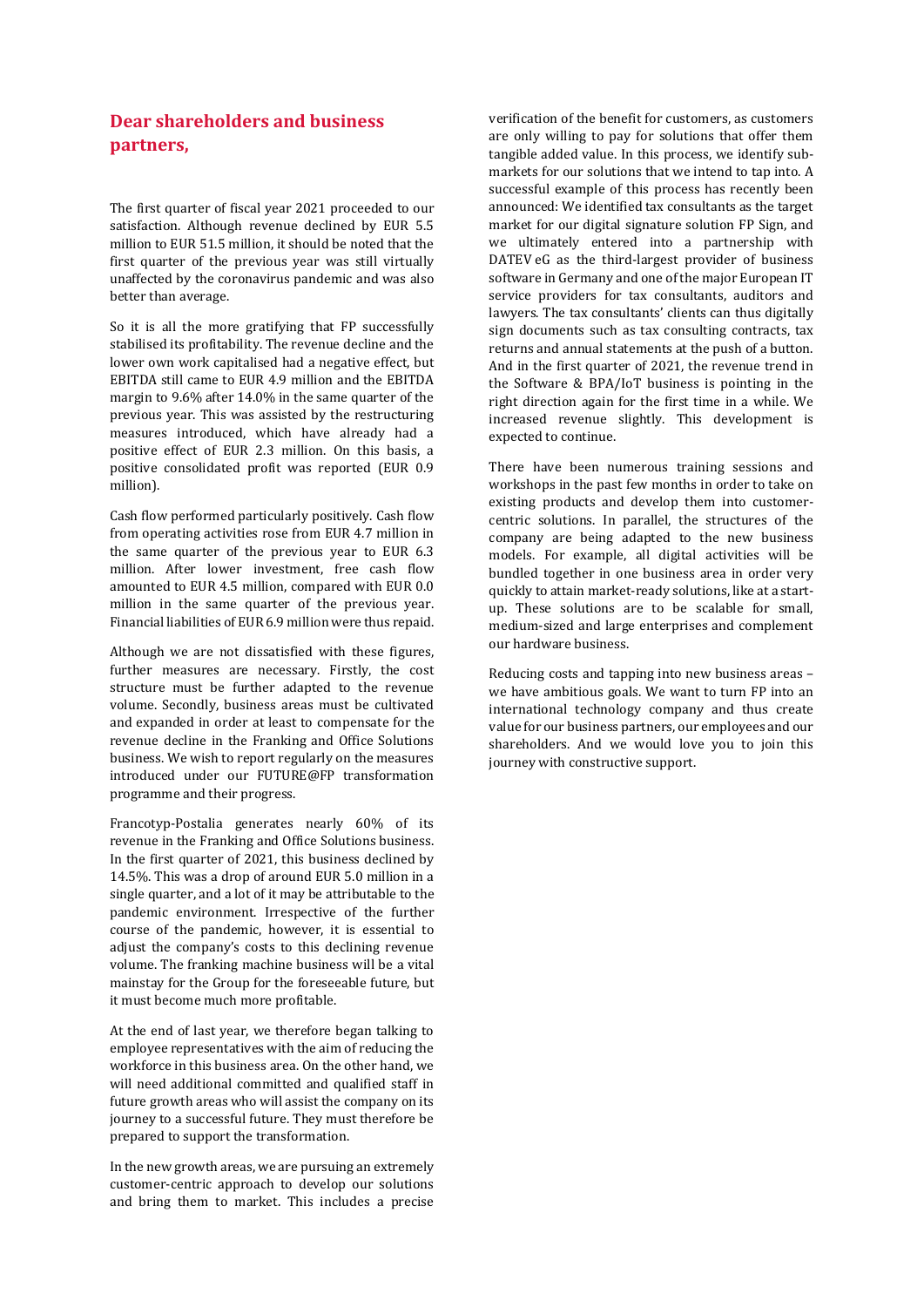# **Overview** of the first three months of 2021

### **Overall statement: FP with robust performance in the first three months of 2021**

Influenced by the pandemic situation, the **FP** Group's revenue and earnings decreased as expected in the first quarter of 2021, but free cash flow increased considerably. In the first three months of 2021, the company generated revenue of EUR 51.5 million, compared with EUR 57.0 million in the same quarter of the previous year. Overall, **FP** therefore recorded a 9.5% decrease in revenue in the first three months of fiscal year 2021. The negative impact of the pandemic situation in the form of declining revenue and resulting earnings chiefly affected the Franking and Office Solutions business in the first quarter of fiscal year 2021. To compensate for the economic impact of the pandemic, the **FP** Group had quickly implemented strict cost and liquidity management. The first cost savings due to the restructuring measures also took effect. EBITDA amounted to EUR 4.9 million compared with EUR 8.0 million in the same period of the previous year. Free cash flow amounted to EUR 4.5 million compared with EUR 0.0 million in the same period of the previous year. Compared with the same quarter of the previous year, in which the pandemic situation had no notable impact, **FP** thus developed relatively stably, demonstrating the robustness of the **FP** Group's business model. The company also enjoys ample liquidity and – thanks to the existing syndicated loan agreement – financial flexibility and reserves.

Revenue in the Franking and Office Solutions business fell by 14.5% to EUR 30.2 million in the first three months of 2021 (same quarter of the previous year: EUR 35.3 million). Despite the fall in revenue caused by the pandemic, **FP** maintained its market position in the first three months of 2021. Due to worsening infections rate in key markets and the resulting restrictions, business performance faced serious challenges, especially as the effects on the earnings, financial and asset position of the Group were still barely noticeable in the same period of the previous year. Given the existing product range, which is based around the smaller letter volumes segment, and thanks to the high share of recurring revenue, the company enjoys a solid business model and is comparatively well positioned for future development, although the market trend remains unclear. The Mail Services business regarding the collection, franking and consolidation of business mail was relatively stable. In the first quarter of 2021, revenue came to EUR 16.6 million after EUR 17.2 million in the same period of the previous year, corresponding to a slight decrease of 3.4%. The coronavirus pandemic also had an impact in this product area, with the processed mail volume down slightly as against the first quarter of 2020. By contrast, revenue in the Software & BPA/IoT business grew by 6.3% to EUR 4.8 million, compared with EUR 4.5

million in the same period of the previous year. While the coronavirus pandemic is still resulting in substantial restrictions in the input and output management business and some Internet of Things (IoT) projects have been further delayed, revenue with the signature solution **FP** Sign developed positively. This innovative digital solution saw a significant improvement in the order pipeline due to the changed working conditions as a result of the pandemic; the partnership with DATEV eG entered into in April 2021 is also a positive step and an important milestone in the new FUTURE@**FP** programme. The focus is initially on a few target sectors, which will be worked with a customer-centric marketing and sales approach – such as the tax consultant sector. The Software & BPA/IoT product area is currently undergoing validation as part of the transformation, with a focus on business models with a clear value proposition for the customers and significant potential to be scaled up for **FP**.

### **Earnings position: EBITDA declines as expected**

In the first quarter of 2021, the **FP** Group generated EBITDA of EUR 4.9 million, compared with EUR 8.0 million in the same period of the previous year. This corresponds to a decrease of 38.3%. The EBITDA margin reached 9.6% (same period of the previous year: 14.0%). The revenue decline and lower own work capitalised had a negative effect. In contrast, initial savings in employee benefit expenses made a positive contribution to the development of EBITDA, as management structures were streamlined significantly. Employee benefit expenses fell by 3.9% to EUR 15.4 million as against EUR 16.0 million in the same quarter of the previous year and included expenses of EUR 0.5 million for the next restructuring measures. The cost of materials decreased by 8.1% year on year to EUR 25.8 million in the first three months of 2021 (same period of the previous year: EUR 28.0 million), primarily as a result of the revenue decline in the Franking and Office Solutions business. Other expenses decreased by 9.8% year on year to EUR 7.8 million in the first quarter of 2021. This was primarily due to significantly lower travel expenses of EUR 0.4 million and marketing costs of EUR 0.4 million as well as cost-cutting measures put in place to tackle the coronavirus crisis. Amortisation, depreciation and write-downs declined by 16.9% to EUR 4.5 million in the first three months of 2021. As a result of EBITDA, consolidated profit amounted to EUR 0.9 million in the first three months of 2021, compared with EUR 1.9 million in the same period of the previous year. Earnings per share (EPS) amounted to EUR 0.05 as against EUR 0.12 in the first three months of 2020.

### **Financial position and net assets: Strong free cash flow in the first quarter of 2021**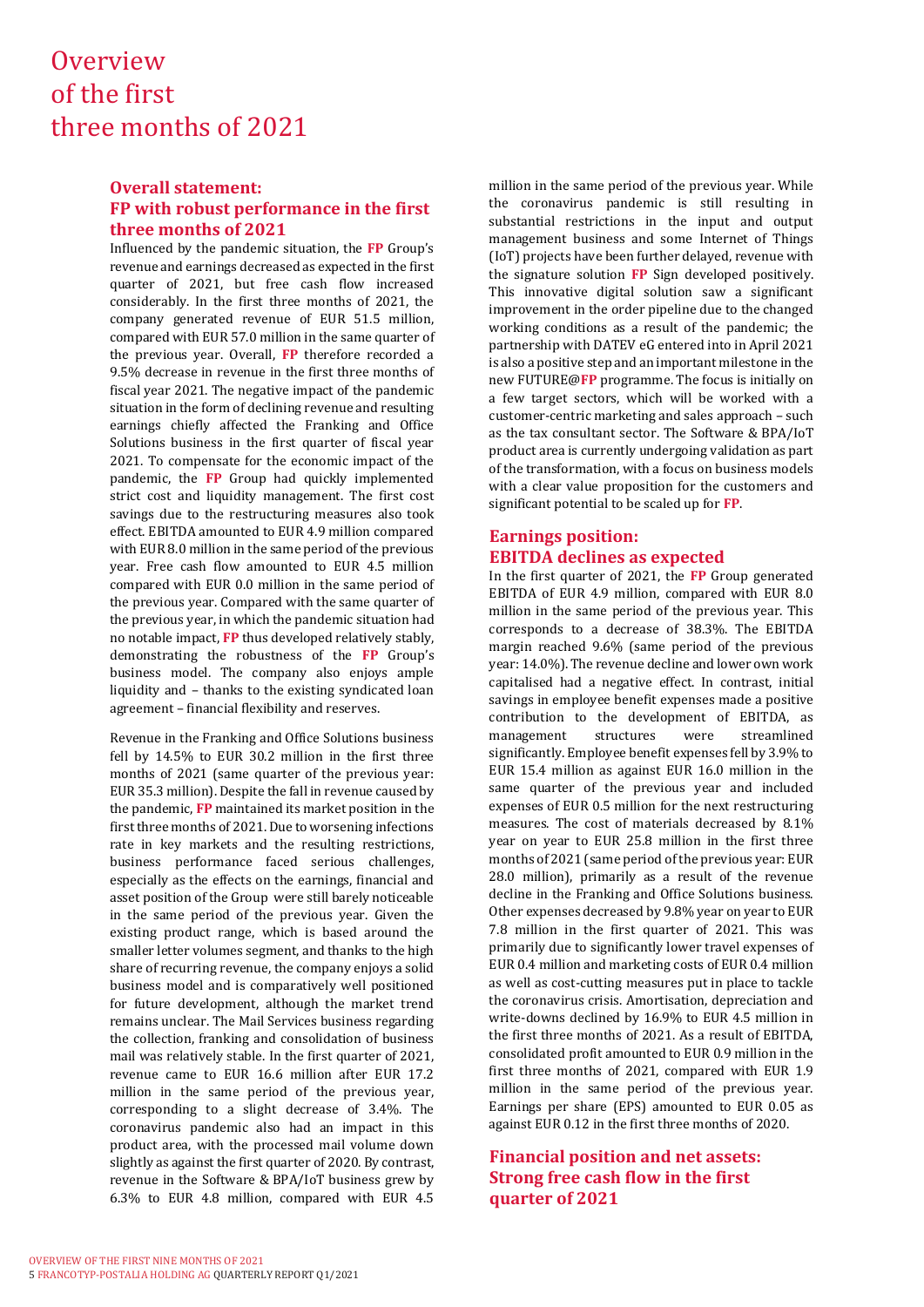In light of the pandemic situation, the **FP** Group has successfully focussed on cost control and liquidity management in the last few months. At EUR 6.3 million, the operating cash flow after three months of 2021 was considerably above the previous year's figure of EUR 4.7 million. Driven by the increase in measures to combat the coronavirus pandemic and a shift in the focus of investments, cash flow from investing activities declined to EUR 1.8 million in the first three months of 2021 as against EUR 4.7 million in the same period of the previous year. This resulted in free cash flow of EUR 4.5 million after EUR 0.0 million in the same period of the previous year. Positive cash flow from operating activities is an important funding source for the **FP** Group. There are also loan agreements in place with financial institutions and finance leases. The **FP** Group's non-current and current financial liabilities decreased to EUR 39.5 million as at 31 March 2021, compared with EUR 47.0 million as at 31 December 2020. The decline is based partly on the repayment of liabilities to banks of EUR 6.9 million. The FP Group's cash and cash equivalents amounted to EUR 20.5 million as at the end of the first quarter of 2021 (31 December 2020: EUR 23.2 million). The **FP** Group's net debt decreased to EUR 19.0 million as at 31 March 2021, compared with EUR 23.8 million as at the end of fiscal year 2020.

### **Risks and opportunities**

The **FP** Group's risks, including with regard to the impact of COVID-19, and opportunities are discussed in detail in the consolidated financial statements for the year ended 31 December 2020. The 2020 annual report is available online at https://www.fpfrancotyp.com. There were no material changes in the reporting period compared with the opportunities and risks described in the consolidated financial statements for fiscal year 2020. However, the further development of the pandemic situation is subject to increased uncertainty with regard to its duration and its impact. This uncertainty could have a negative influence on the **FP** Group's net assets, financial position and results of operations in fiscal year 2021 and beyond.

#### **FP confirms forecast for 2021**

2021 will be shaped by the transformation of the **FP** Group. The company has therefore issued guidance for the current year that takes this development and the impact of the coronavirus pandemic into account. The Executive Board anticipates revenue of between EUR 185 and 196 million and EBITDA of EUR 6 to 12 million (EBITDA margin of 3% to 6%).

The company will push on with the restructuring in a targeted and speedy manner. With the FUTURE@FP transformation programme, the Executive Board is laying the foundations for a successful Group in the future. Fiscal year 2021 will therefore be a year of transition. The company will be streamlined in order to bring the business volume and costs into line. The aim is to create value for shareholders in the medium and long terms. The relatively stable development confirms

to the management that it is setting the right strategic course for the **FP** Group in the long term. The digital products in particular hold considerable potential for the future.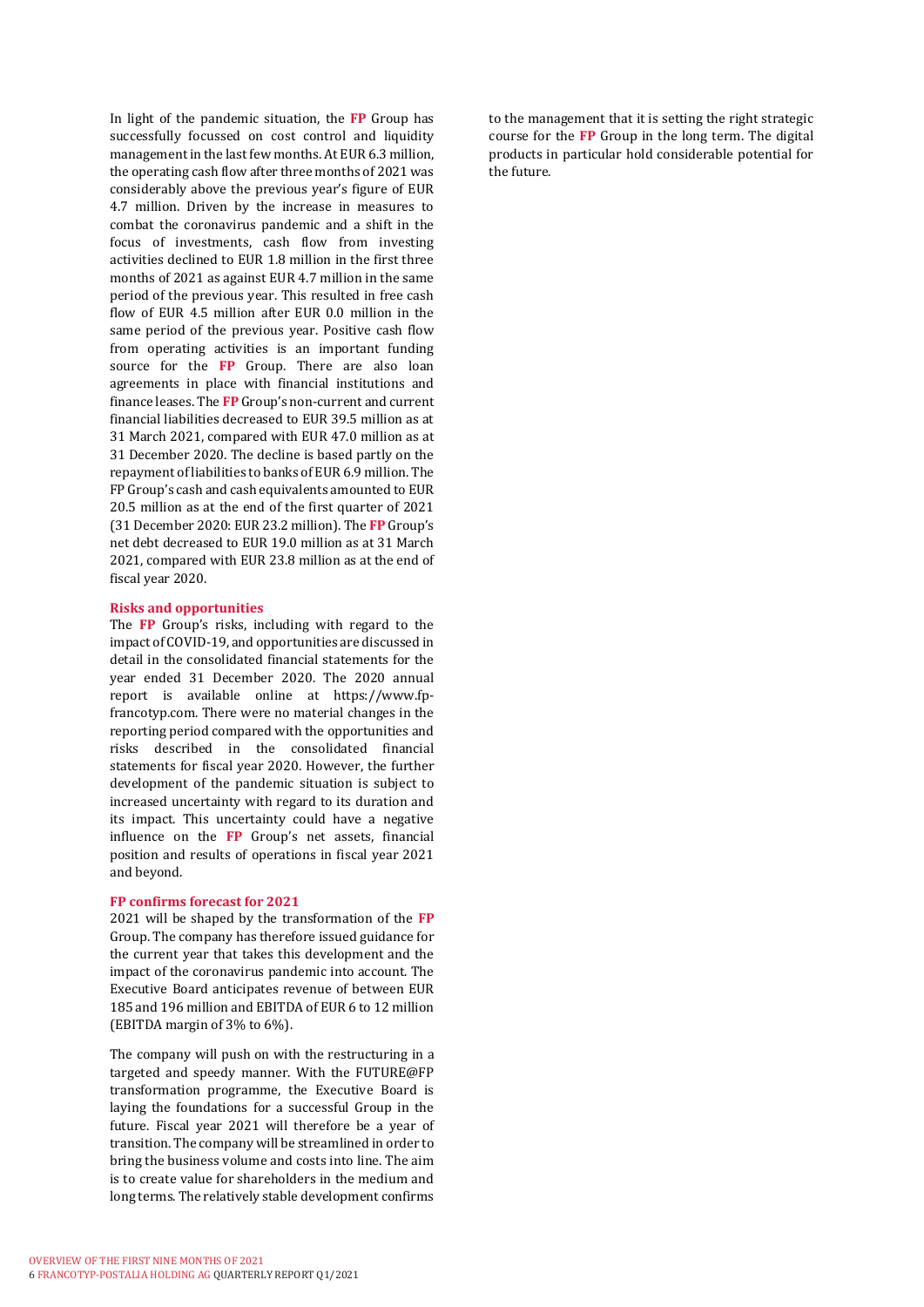# **CONSOLIDATED FIGURES**

# **of Francotyp-Postalia Holding AG for the first quarter of 2021**

- 8 Consolidated statement of comprehensive income
- 10 Consolidated statement of financial position
- **12** Consolidated cash flow statement
- **14** Consolidated statement of changes in equity

The financial figures were prepared in line with the International Financial Reporting Standards (IFRSs), as adopted by the EU. However, this quarterly report is not an interim financial report as defined by the International Accounting Standard IAS 34.

Please note that there may be rounding differences compared to exact mathematical figures (monetary units, percentages, etc.).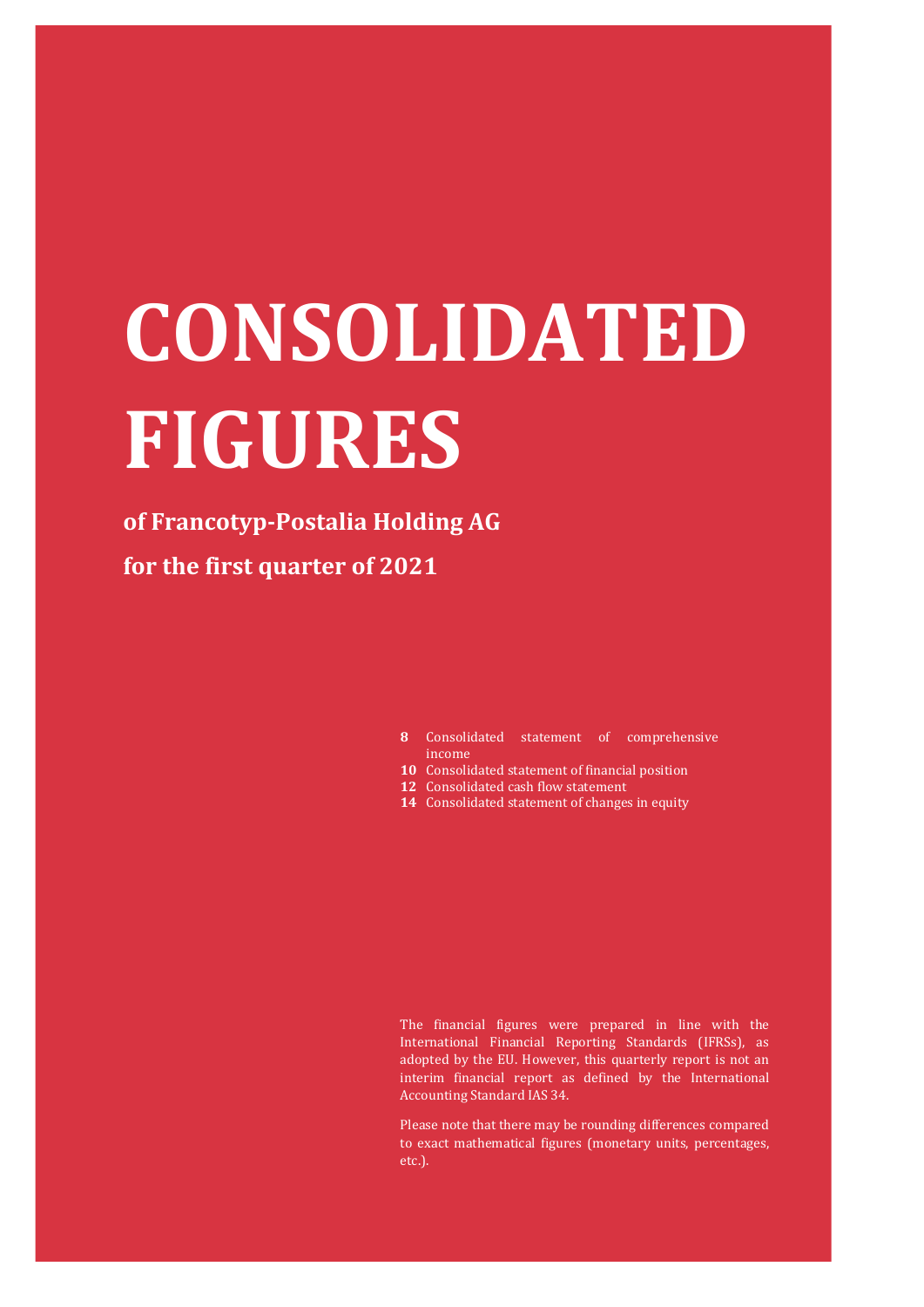# **Consolidated statement of comprehensive income for the period from 1 January to 31 March 2021**

| in EUR thousand                                                                                     | 1 Jan.-31 Mar. 2021 | 1 Jan. 31 Mar. 2020 |
|-----------------------------------------------------------------------------------------------------|---------------------|---------------------|
| Revenue                                                                                             | 51,540              | 56,981              |
| Decrease/increase in inventories of finished goods and work in progress                             | 673                 | 645                 |
|                                                                                                     | 52,213              | 57,626              |
|                                                                                                     |                     |                     |
| Own work capitalised                                                                                | 1,522               | 3,103               |
| Other operating income                                                                              | 498                 | 412                 |
| Cost of materials                                                                                   | 25,777              | 28,041              |
| a) Expenses for raw materials, consumables and supplies                                             | 9,049               | 10,130              |
| b) Cost of purchased services                                                                       | 16,728              | 17,911              |
| Employee benefit expenses                                                                           | 15,384              | 16,011              |
| a) Wages and salaries                                                                               | 12,969              | 13,488              |
| b) Social security contributions                                                                    | 2,214               | 2,293               |
| c) Expenses for pensions and other benefits                                                         | 200                 | 229                 |
| Expenses from impairment losses and income from reversals of impairment losses on trade receivables | 319                 | 424                 |
| Other operating expenses                                                                            | 7,820               | 8,666               |
| Amortisation, depreciation and impairment                                                           | 4,479               | 5,390               |
| Net interest income                                                                                 | 320                 | 344                 |
| a) Interest and similar income                                                                      | 573                 | 659                 |
| b) Interest and similar expenses                                                                    | 253                 | 316                 |
| Other financial result                                                                              | 610                 | $-193$              |
| a) Other financial income                                                                           | 2,008               | 586                 |
| b) Other finance costs                                                                              | 1,398               | 779                 |
|                                                                                                     |                     |                     |
| Income taxes                                                                                        | $-508$              | $-908$              |
| <b>Consolidated profit</b>                                                                          | 875                 | 1,852               |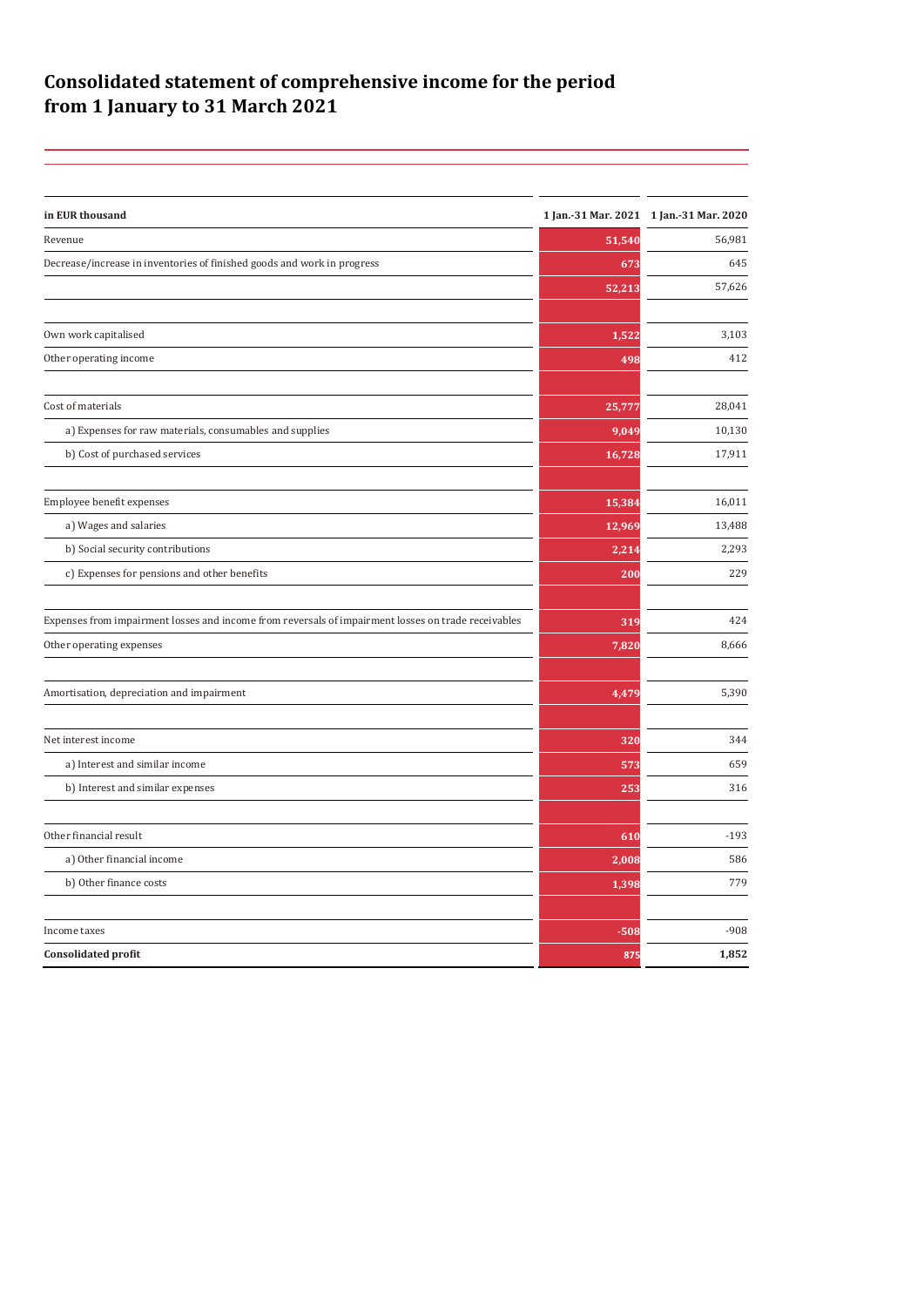| in EUR thousand                                                                        |        | 1 Jan.-31 Mar. 2021 1 Jan.-31 Mar. 2020 |
|----------------------------------------------------------------------------------------|--------|-----------------------------------------|
| Other comprehensive income                                                             |        |                                         |
|                                                                                        |        |                                         |
| Foreign currency translation of financial statements of foreign entities <sup>1)</sup> | 899    | 204                                     |
| thereof taxes                                                                          | $-41$  | $\theta$                                |
| Net investment in foreign operations <sup>1)</sup>                                     | 28     | $-111$                                  |
| thereof taxes                                                                          | -12    | 48                                      |
| Adjustment of provisions for pensions and early retirement in accordance with IAS 192) | -76    | $-74$                                   |
| thereof taxes                                                                          | 25     | 21                                      |
| Cash flow hedges - effective part of changes to fair value <sup>1)</sup>               | $-286$ | 222                                     |
| thereof taxes                                                                          | 123    | $-90$                                   |
| Reserves for cash flow hedge costs                                                     | $-62$  | $-14$                                   |
| thereof taxes                                                                          | 27     | $\mathbf{0}$                            |
| Cash flow hedges - reclassified to profit or loss                                      | $-10$  | $-103$                                  |
| thereof taxes                                                                          |        | 44                                      |
| Other comprehensive income after taxes                                                 | 493    | 124                                     |
| <b>Total comprehensive income</b>                                                      | 1,368  | 1,976                                   |
| Consolidated profit                                                                    | 875    | 1,852                                   |
| thereof attributable to the shareholders of FP Holding                                 | 875    | 1,852                                   |
| Total comprehensive income                                                             | 1,368  | 1,976                                   |
| thereof attributable to the shareholders of FP Holding                                 | 1,368  | 1,976                                   |
| Earnings per share (basic in EUR)                                                      | 0.05   | 0.12                                    |
| Earnings per share (diluted in EUR)                                                    | 0.05   | 0.12                                    |
| $1)$ Itam that is realessified to profit or loss                                       |        |                                         |

<sup>1)</sup> Item that is reclassified to profit or loss<br><sup>2)</sup> Item that is not reclassified to profit or loss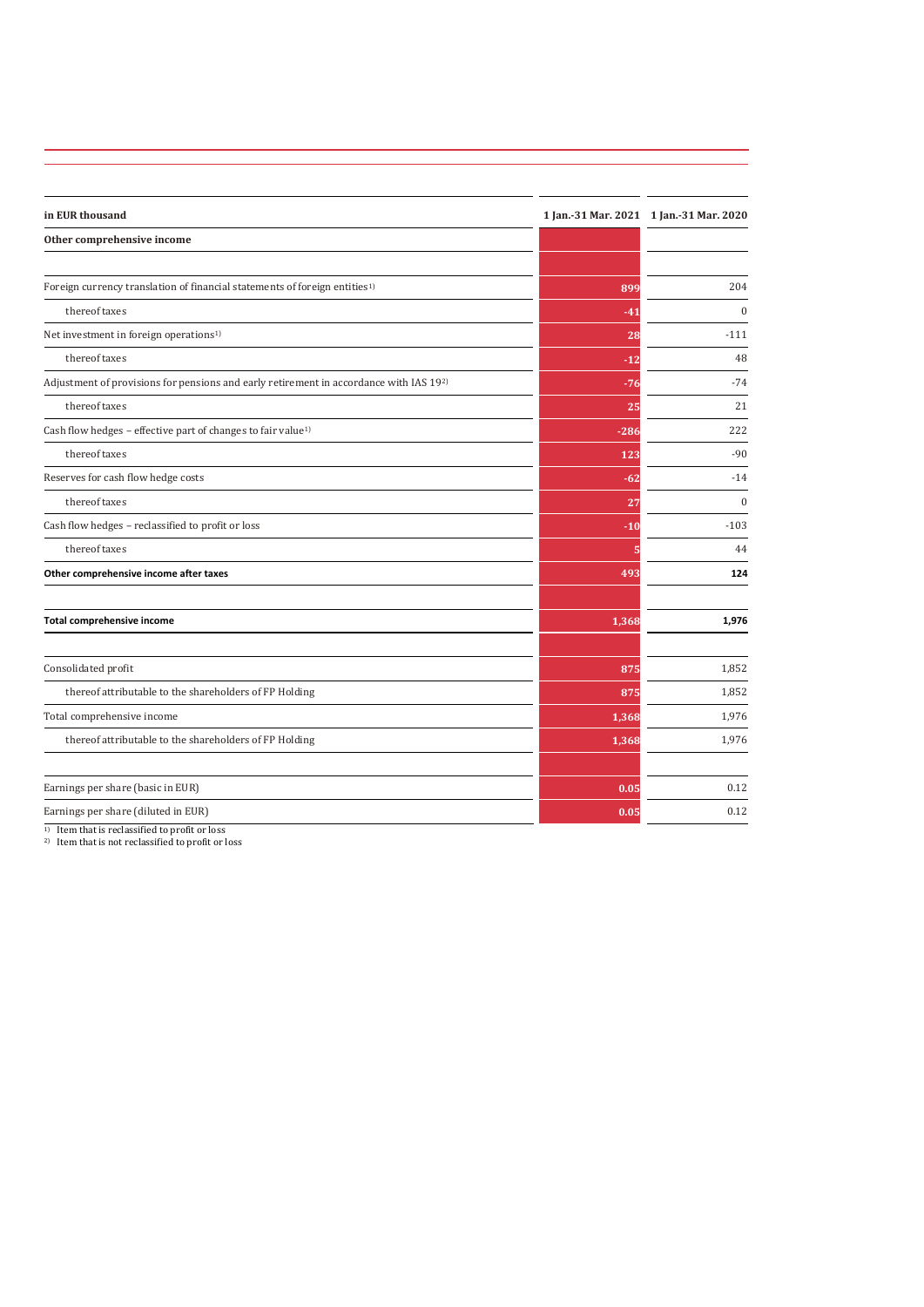# **Consolidated statement of financial position as at 31 March 2021**

| <b>ASSETS</b>                                         |         |                           |
|-------------------------------------------------------|---------|---------------------------|
| in EUR thousand                                       |         | 31 Mar. 2021 31 Dec. 2020 |
| <b>NON-CURRENT ASSETS</b>                             | 80,310  | 82,154                    |
| Intangible assets                                     | 26,778  | 28,321                    |
| Intangible assets including customer lists            | 20,553  | 21,449                    |
| Goodwill                                              | 3,883   | 3,829                     |
| Development projects in progress and advance payments | 2,342   | 3,043                     |
| Property, plant and equipment                         | 24,842  | 24,898                    |
| Land, land rights and buildings                       | 2,500   | 2,556                     |
| Technical equipment and machinery                     | 3,007   | 3,252                     |
| Other equipment, operating and office equipment       | 3,265   | 3,471                     |
| Leased products                                       | 15,905  | 15,455                    |
| Advance payments and assets under construction        | 165     | 163                       |
| <b>Right of use assets</b>                            | 9,606   | 10,345                    |
| Non-current financial assets                          | 16,306  | 16,317                    |
| Finance lease receivables                             | 16,023  | 15,674                    |
| Other non-current financial assets                    | 284     | 643                       |
| Non-current non-financial assets                      | 984     | 984                       |
| Income taxes receivable                               | 831     | 831                       |
| Other non-current non-financial assets                | 153     | 153                       |
| Deferred tax assets                                   | 1,793   | 1,289                     |
|                                                       |         |                           |
| <b>CURRENT ASSETS</b>                                 | 90,660  | 91,845                    |
| Inventories                                           | 12,314  | 11,509                    |
| Raw materials, consumables and supplies               | 4,456   | 4,417                     |
| Work in progress                                      | 315     | 232                       |
| Finished goods and merchandise                        | 7,543   | 6,861                     |
| <b>Trade receivables</b>                              | 18,668  | 17,689                    |
| Other current financial assets                        | 11,831  | 13,661                    |
| Finance lease receivables                             | 6,675   | 6,679                     |
| Derivative financial instruments                      |         | 566                       |
| Other financial assets                                | 5,156   | 6,417                     |
| Other current non-financial assets                    | 14,256  | 12,877                    |
| Income taxes receivable                               | 5,404   | 4,986                     |
| Other non-financial assets                            | 8,852   | 7,891                     |
| Cash and cash equivalents <sup>1)</sup>               | 33,590  | 36,109                    |
|                                                       |         |                           |
| Assets                                                | 170,970 | 174,000                   |

<sup>1</sup> Cash and cash equivalents includes postage credit managed by the FP Group of EUR 13,114 thousand (previous year: EUR 12,929 thousand).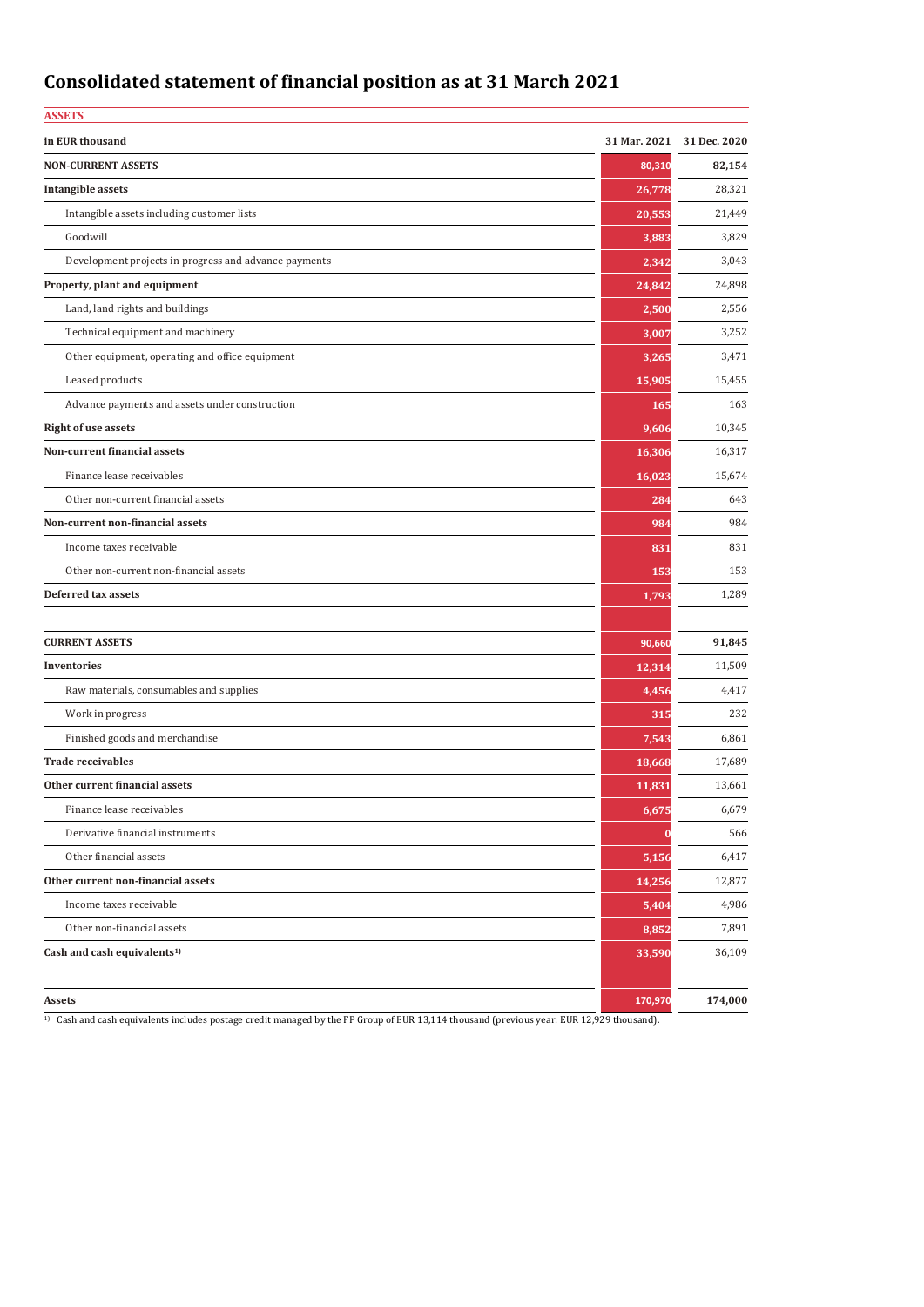| <b>EQUITY AND LIABILITIES</b>                            |           |                           |
|----------------------------------------------------------|-----------|---------------------------|
| in EUR thousand                                          |           | 31 Mar. 2021 31 Dec. 2020 |
| <b>EQUITY</b>                                            | 15,038    | 13,670                    |
| Share capital                                            | 16,301    | 16,301                    |
| Capital reserves                                         | 34,296    | 34,296                    |
| Stock option reserve                                     | 1,544     | 1,544                     |
| Treasury shares                                          | $-1,066$  | $-1,066$                  |
| Loss carried forward                                     | $-29,098$ | $-13,951$                 |
| Consolidated profit/loss after non-controlling interests | 875       | $-15,147$                 |
| Other comprehensive income                               | $-7,815$  | $-8,308$                  |
| <b>NON-CURRENT LIABILITIES</b>                           | 66,840    | 74,240                    |
| Provisions for pensions and similar obligations          | 20,434    | 20,537                    |
| Other provisions                                         | 5,383     | 5,358                     |
| <b>Financing liabilities</b>                             | 35,791    | 43,288                    |
| Other financial liabilities                              | 1,897     | 1,992                     |
| Other non-financial liabilities                          | 558       | 471                       |
| Deferred tax liabilities                                 | 2,776     | 2,595                     |
| <b>CURRENT LIABILITIES</b>                               | 89,092    | 86,090                    |
| Tax liabilities                                          | 4,503     | 3,767                     |
| Other provisions                                         | 15,301    | 15,793                    |
| <b>Financing liabilities</b>                             | 3,705     | 3,675                     |
| Trade payables                                           | 12,881    | 14,139                    |
| Other financial liabilities                              | 33,085    | 32,750                    |
| thereof telepostage                                      | 27,524    | 26,525                    |
| Other non-financial liabilities                          | 19,617    | 15,966                    |
| <b>Equity and Liabilities</b>                            | 170,970   | 174,000                   |

…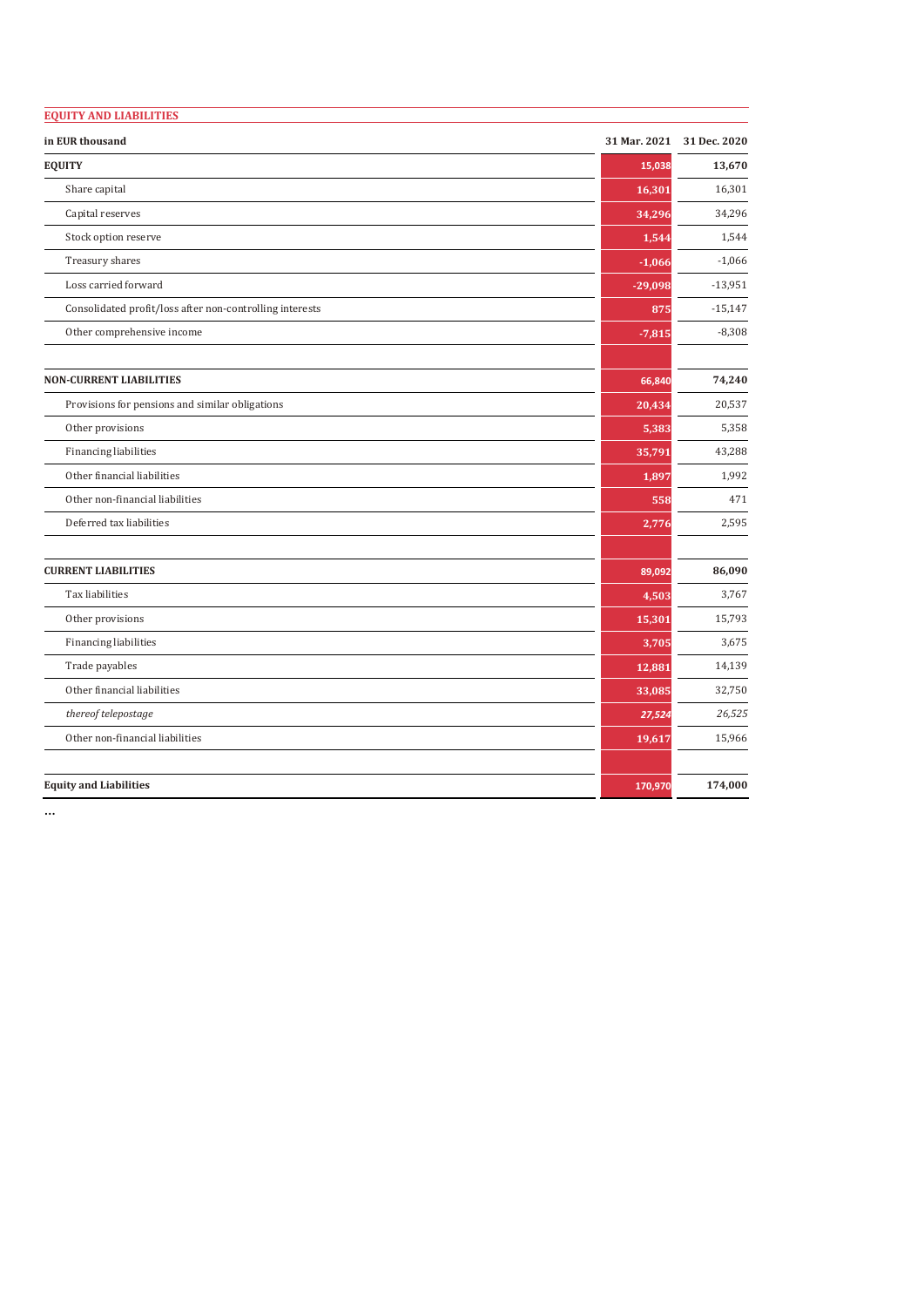# **Consolidated cash flow statement for the period from 1 January to 31 March 2021**

| in EUR thousand                                                                                                 |          | 1 Jan.-31 Mar. 2021 1 Jan.-31 Mar. 2020 |
|-----------------------------------------------------------------------------------------------------------------|----------|-----------------------------------------|
| 1. Cash flow from operating activities                                                                          |          |                                         |
| Consolidated profit                                                                                             | 875      | 1,852                                   |
| Net income tax recognised in profit or loss                                                                     | 508      | 908                                     |
| Net interest income recognised in profit or loss                                                                | $-320$   | $-344$                                  |
| Amortisation, depreciation and impairment on non-current assets                                                 | 4,479    | 5,390                                   |
| Decrease (-)/increase (+) in provisions and tax liabilities                                                     | $-208$   | $-118$                                  |
| Loss $(+)/$ gain $(-)$ on the disposal of non-current assets                                                    | 35       | $-129$                                  |
| Decrease (+)/increase (-) in inventories, trade receivables and other assets                                    | $-1,545$ | $-4,811$                                |
| Decrease (+)/Increase (-) in finance lease receivables                                                          | $-345$   | $-446$                                  |
| Decrease $\left(\frac{1}{1}\right)$ increase $\left(\frac{1}{1}\right)$ in trade payables and other liabilities | 2,743    | 2,549                                   |
| Other non-cash expenses (+)/income (-)                                                                          | 278      | 126                                     |
| Interest received                                                                                               | 573      | 659                                     |
| Interest paid                                                                                                   | $-231$   | $-279$                                  |
| Income taxes received                                                                                           |          | $\mathbf{0}$                            |
| Income taxes paid                                                                                               | $-555$   | $-615$                                  |
| Cash flow from operating activities                                                                             | 6,287    | 4,742                                   |
| 2. Cash flow from investing activities                                                                          |          |                                         |
| Payments for the capitalisation of development costs                                                            | $-68$    | $-2,091$                                |
| Payments for capitalised interest for development costs                                                         | -9       | -64                                     |
| Proceeds from disposals of items of fixed assets                                                                | 16       | 129                                     |
| Payments for investments in intangible assets                                                                   | -48      | $-344$                                  |
| Payments for investments in property, plant and equipment                                                       | $-1,706$ | $-1,121$                                |
| Payments for investments in the acquisition of operations                                                       |          | $-1,263$                                |
| Cash flow from investing activities                                                                             | $-1,815$ | $-4,755$                                |
| 3. Cash flow from financing activities                                                                          |          |                                         |
| Bank loan repayments                                                                                            | $-6,916$ | $\overline{0}$                          |
| Repayments of lease liabilities                                                                                 | $-1,086$ | $-954$                                  |
| Proceeds from the sale of treasury shares                                                                       |          | 162                                     |
| Proceeds from the assumption of bank loans                                                                      | 269      | 4,715                                   |
| Cash flow from financing activities                                                                             | $-7,733$ | 3,923                                   |
| Cash and cash equivalents <sup>1)</sup>                                                                         |          |                                         |
| Change in cash and cash equivalents                                                                             | $-3,260$ | 3,911                                   |
| Change in cash due to currency translation                                                                      | 556      | $-147$                                  |
| Cash at beginning of period                                                                                     | 23,180   | 18,518                                  |
| Cash at end of period                                                                                           | 20,476   | 22,282                                  |

<sup>1)</sup> Postage credit balances managed by the FP Group of EUR 13,114 thousand (previous year: EUR 11,461 thousand) are deducted from cash and other liabilities.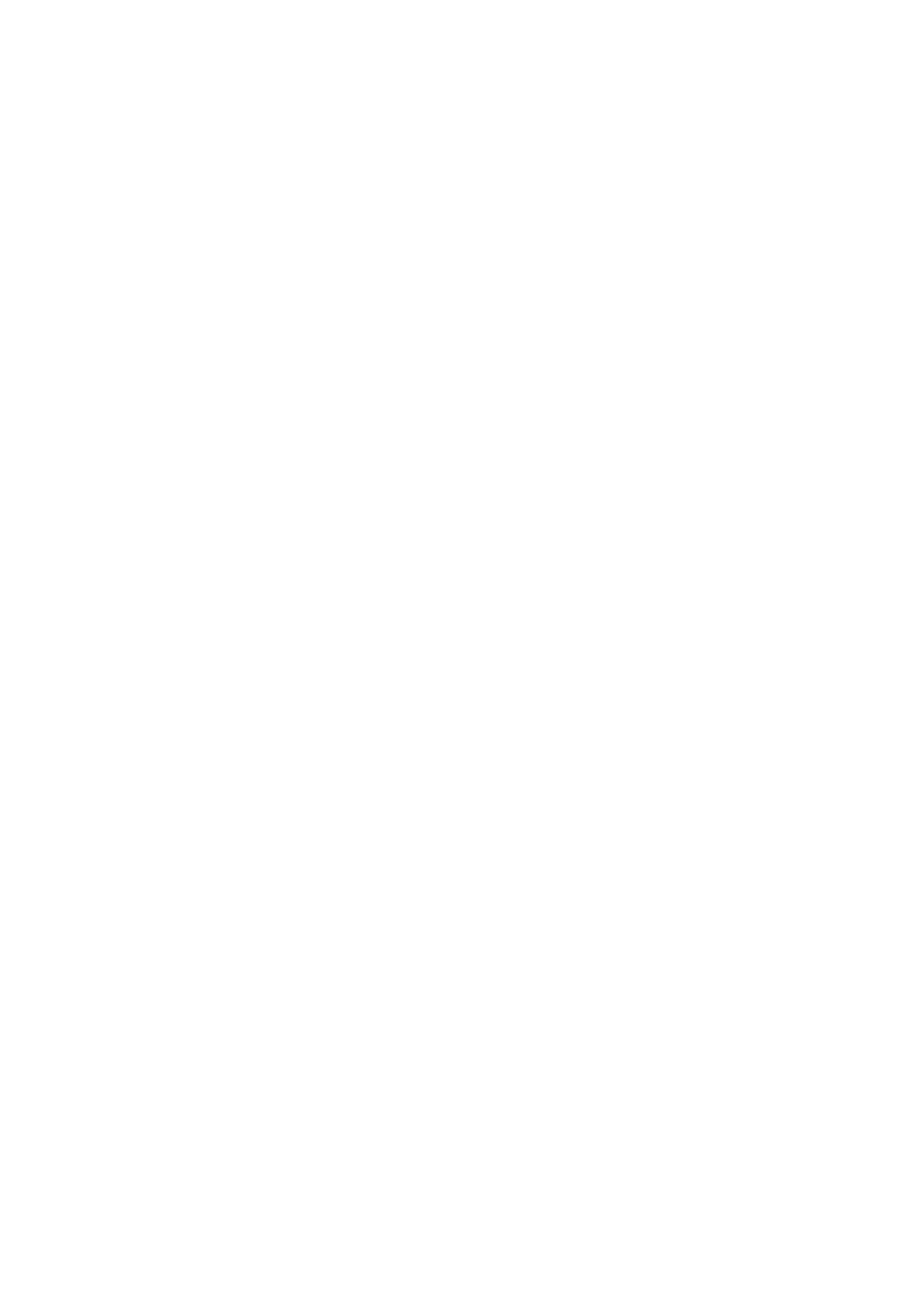### **Consolidated statement of changes in equity for the period from 1 January to 31 March 2021**

| in EUR thousand                                                                   | Share capital    | Capital reserves | <b>Stock option</b><br>reserve | <b>Treasury shares</b> | Consolidated<br>profit/loss |
|-----------------------------------------------------------------------------------|------------------|------------------|--------------------------------|------------------------|-----------------------------|
| Equity on 1 Jan. 2020                                                             | 16,301           | 34,743           | 1,520                          | $-1,863$               | $-13,951$                   |
| Consolidated profit 1 Jan. - 31 Mar. 2020                                         |                  |                  |                                |                        | 1,852                       |
| Foreign currency translation of financial<br>statements of foreign entities       | 0                | $\boldsymbol{0}$ | $\bf{0}$                       | 0                      | O                           |
| Adjustment of provisions for pensions and<br>early retirement according to IAS 19 | 0                | $\bf{0}$         | $\bf{0}$                       | 0                      | O                           |
| Cash flow hedges                                                                  | $\bf{0}$         | $\mathbf{0}$     | $\boldsymbol{0}$               | $\boldsymbol{0}$       | $\mathbf{0}$                |
| Other comprehensive income 1 Jan. -<br>31 Mar. 2020                               | $\boldsymbol{0}$ | $\bf{0}$         | $\bf{0}$                       | $\bf{0}$               | $\bf{0}$                    |
| Total comprehensive income 1 Jan. -<br>31 Mar. 2020                               | $\bf{0}$         | $\bf{0}$         | $\bf{0}$                       | $\bf{0}$               | 1,852                       |
| Stock option settlement                                                           | $\bf{0}$         | $-208$           | 9                              | 370                    | $\boldsymbol{0}$            |
| <b>Equity on 31 Mar. 2020</b>                                                     | 16,301           | 34,535           | 1,529                          | $-1,493$               | $-12,098$                   |
| Equity on 1 Jan. 2020                                                             | 16,301           | 34,296           | 1,544                          | $-1,066$               | $-29,098$                   |
| Consolidated profit 1 Jan. - 31 Mar. 2021                                         | $\boldsymbol{0}$ | $\pmb{0}$        | $\boldsymbol{0}$               | $\bf{0}$               | 875                         |
| Foreign currency translation of financial<br>statements of foreign entities       | $\boldsymbol{0}$ | $\boldsymbol{0}$ | $\boldsymbol{0}$               | $\boldsymbol{0}$       | $\boldsymbol{0}$            |
| Adjustment of provisions for pensions and<br>early retirement according to IAS 19 | 0                | $\boldsymbol{0}$ | $\boldsymbol{0}$               | $\boldsymbol{0}$       | $\boldsymbol{0}$            |
| Cash flow hedges                                                                  | $\boldsymbol{0}$ | $\boldsymbol{0}$ | $\boldsymbol{0}$               | $\boldsymbol{0}$       | $\boldsymbol{0}$            |
| Other comprehensive income 1 Jan. -<br>31 Mar. 2021                               | $\bf{0}$         | $\bf{0}$         | $\bf{0}$                       | $\pmb{0}$              | $\bf{0}$                    |
| Total comprehensive income 1 Jan. -<br>31 Mar. 2021                               | $\pmb{0}$        | $\pmb{0}$        | $\bf{0}$                       | $\bf{0}$               | 875                         |
| <b>Equity on 31 Mar. 2021</b>                                                     | 16,301           | 34,296           | 1,544                          | $-1,066$               | $-28,222$                   |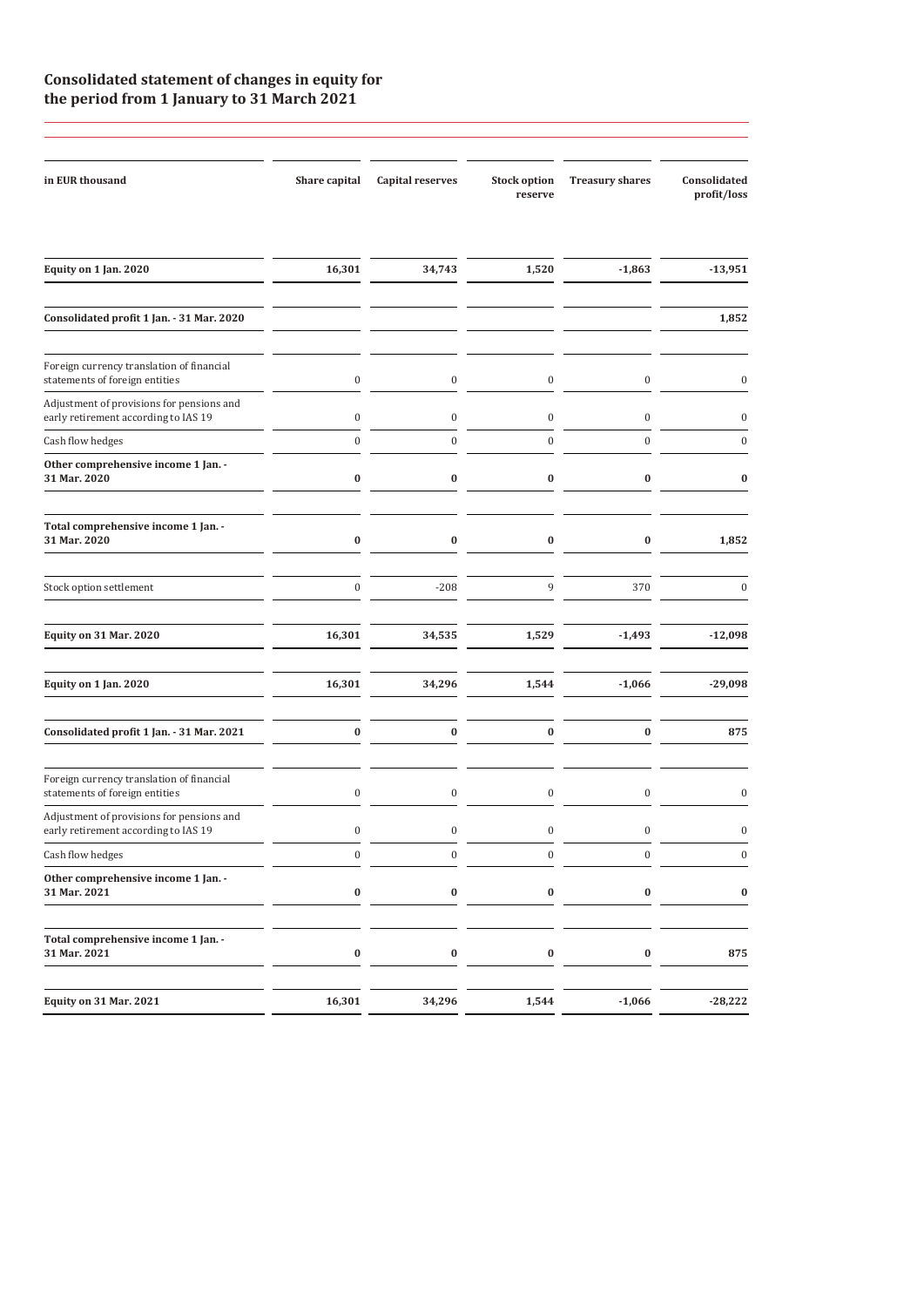| <b>Total</b> | Equity<br>attributable to<br><b>FP Holding</b> | <b>Reserve from</b><br>hedging<br>transactions | <b>Reserve from</b><br>cash flow<br>hedges | <b>Difference</b><br>amount from<br>acquisition of<br>shares of other<br>shareholders | Adjustment<br>due to IAS 19 | <b>Net</b><br>currency investments in<br>foreign<br>operations | Foreign<br>translation |
|--------------|------------------------------------------------|------------------------------------------------|--------------------------------------------|---------------------------------------------------------------------------------------|-----------------------------|----------------------------------------------------------------|------------------------|
| 31,991       | 31,991                                         | $-69$                                          | $-492$                                     | $-439$                                                                                | $-5,122$                    | 18                                                             | 1,344                  |
| 1,852        | 1,852                                          |                                                |                                            |                                                                                       |                             |                                                                |                        |
|              |                                                |                                                |                                            |                                                                                       |                             |                                                                |                        |
| 93           | 93                                             | $\boldsymbol{0}$                               | $\boldsymbol{0}$                           | $\mathbf{0}$                                                                          | $\boldsymbol{0}$            | $-111$                                                         | 204                    |
| $-74$        | $-74$                                          | $\boldsymbol{0}$                               | $\boldsymbol{0}$                           | $\boldsymbol{0}$                                                                      | $-74$                       | $\boldsymbol{0}$                                               | $\boldsymbol{0}$       |
| 105          | 105                                            | $-15$                                          | 120                                        | $\mathbf 0$                                                                           | $\boldsymbol{0}$            | $\boldsymbol{0}$                                               | $\mathbf 0$            |
| 124          | 124                                            | $-15$                                          | 120                                        | $\pmb{0}$                                                                             | $-74$                       | $-111$                                                         | 204                    |
| 1,976        | 1,976                                          | $-15$                                          | 120                                        | $\pmb{0}$                                                                             | $-74$                       | $-111$                                                         | 204                    |
| 171          | 171                                            | $\boldsymbol{0}$                               | $\bf{0}$                                   | $\boldsymbol{0}$                                                                      | $\bf{0}$                    | $\boldsymbol{0}$                                               | $\bf{0}$               |
| 34,138       | 34,138                                         | $-84$                                          | $-372$                                     | $-439$                                                                                | $-5,196$                    | $-93$                                                          | 1,548                  |
| 13,670       | 13,670                                         | 24                                             | 16                                         | $-439$                                                                                | $-5,836$                    | $-21$                                                          | $-2,053$               |
|              |                                                |                                                |                                            |                                                                                       |                             |                                                                |                        |
| 875          | 875                                            | $\bf{0}$                                       | $\bf{0}$                                   | $\bf{0}$                                                                              | $\pmb{0}$                   | $\pmb{0}$                                                      | $\pmb{0}$              |
| 927          | 927                                            | $\boldsymbol{0}$                               | $\boldsymbol{0}$                           | $\boldsymbol{0}$                                                                      | $\boldsymbol{0}$            | 28                                                             | 899                    |
| $-76$        | $-76$                                          | $\boldsymbol{0}$                               | $\bf{0}$                                   | $\boldsymbol{0}$                                                                      | $-76$                       | $\boldsymbol{0}$                                               | $\bf{0}$               |
| $-358$       | $-358$                                         | $-62$                                          | $-296$                                     | $\mathbf{0}$                                                                          | $\boldsymbol{0}$            | $\mathbf{0}$                                                   | $\boldsymbol{0}$       |
| 493          | 493                                            | $-62$                                          | $-296$                                     | $\pmb{0}$                                                                             | $-76$                       | 28                                                             | 899                    |
| 1,368        | 1,368                                          | $-62$                                          | $-296$                                     | $\pmb{0}$                                                                             | $-76$                       | ${\bf 28}$                                                     | 899                    |
|              |                                                |                                                |                                            |                                                                                       |                             |                                                                |                        |
| 15,038       | 15,038                                         | $\textbf{-37}$                                 | $-281$                                     | $-438$                                                                                | $-5,912$                    | ${\bf 8}$                                                      | $-1,154$               |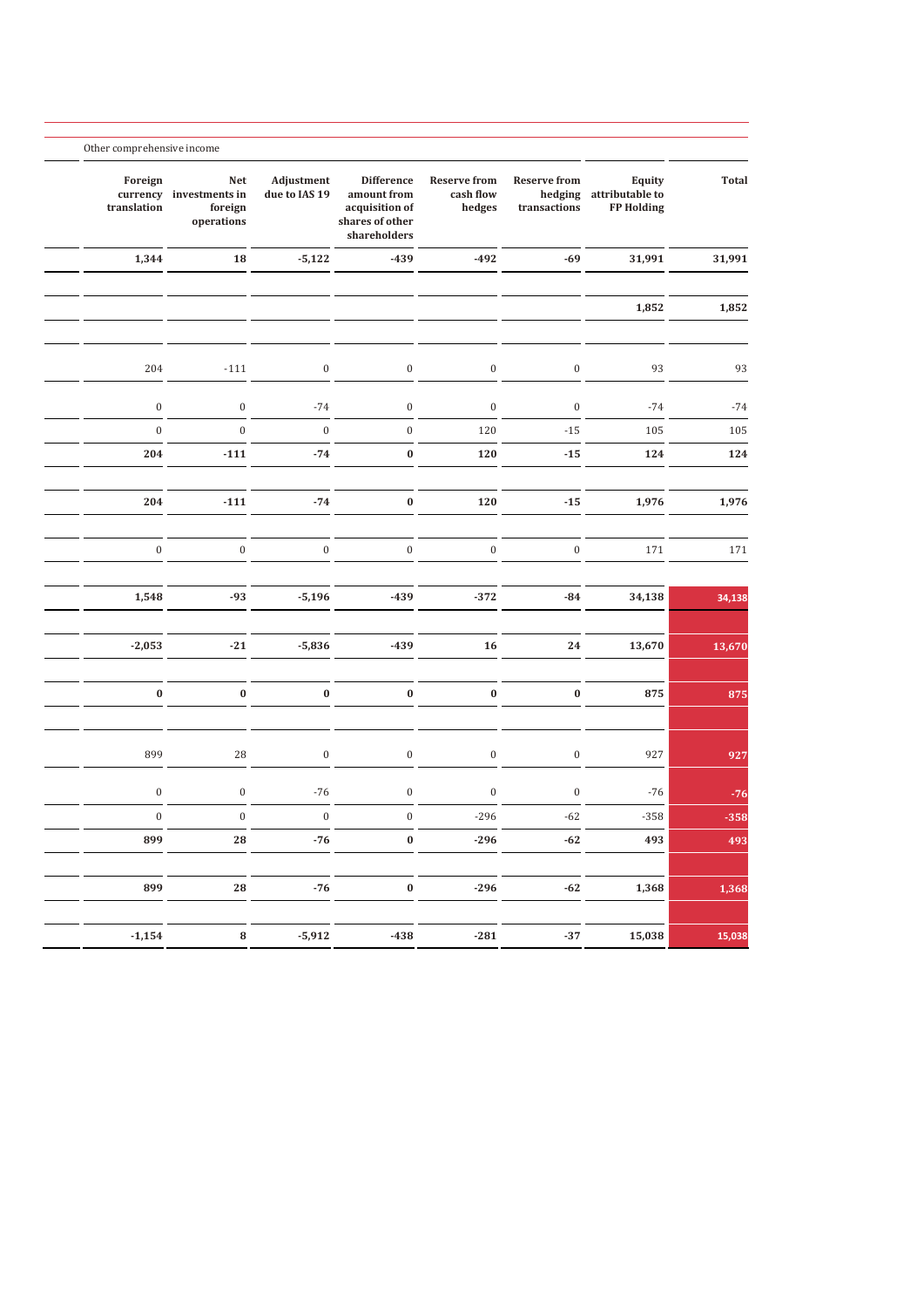# **Further information**

# **Information about the company**

The listed and globally operating FP Group with headquarters in Berlin, Germany, is an expert in solutions that make office and working life easier and more efficient. With a history spanning nearly 100 years, the Group is firmly established as the market leader in Germany and Austria and the world's third-largest provider of franking systems. The company has subsidiaries in ten different countries and is represented by a trading network in a further 40 countries. In the Mail Services business, FP offers the consolidation of business mail and counts among the leading providers in Germany. In the Software & BPA business, FP optimises customers' business processes and offers solutions such as electronic signatures, hybrid mail, input/output management for physical and digital documents and the data-driven automation of complex business processes. In the Internet of Things (IoT) business, the company develops platform- and software-as-a-service solutions. The Group generated revenue of around EUR 196 million in fiscal year 2020.

Further information can be found at www.fp-francotyp.com.

# **Imprint**

### **Editor and contact**

Francotyp-Postalia Holding AG Investor Relations Prenzlauer Promenade 28 13089 Berlin Germany

Telephone: +49 (0)30 220 660 410 Telefax: +49 (0)30 220 660 425 E-mail[: ir@francotyp.com](mailto:ir@francotyp.com) Internet[: www.fp-francotyp.com](http://www.fp-francotyp.com/)